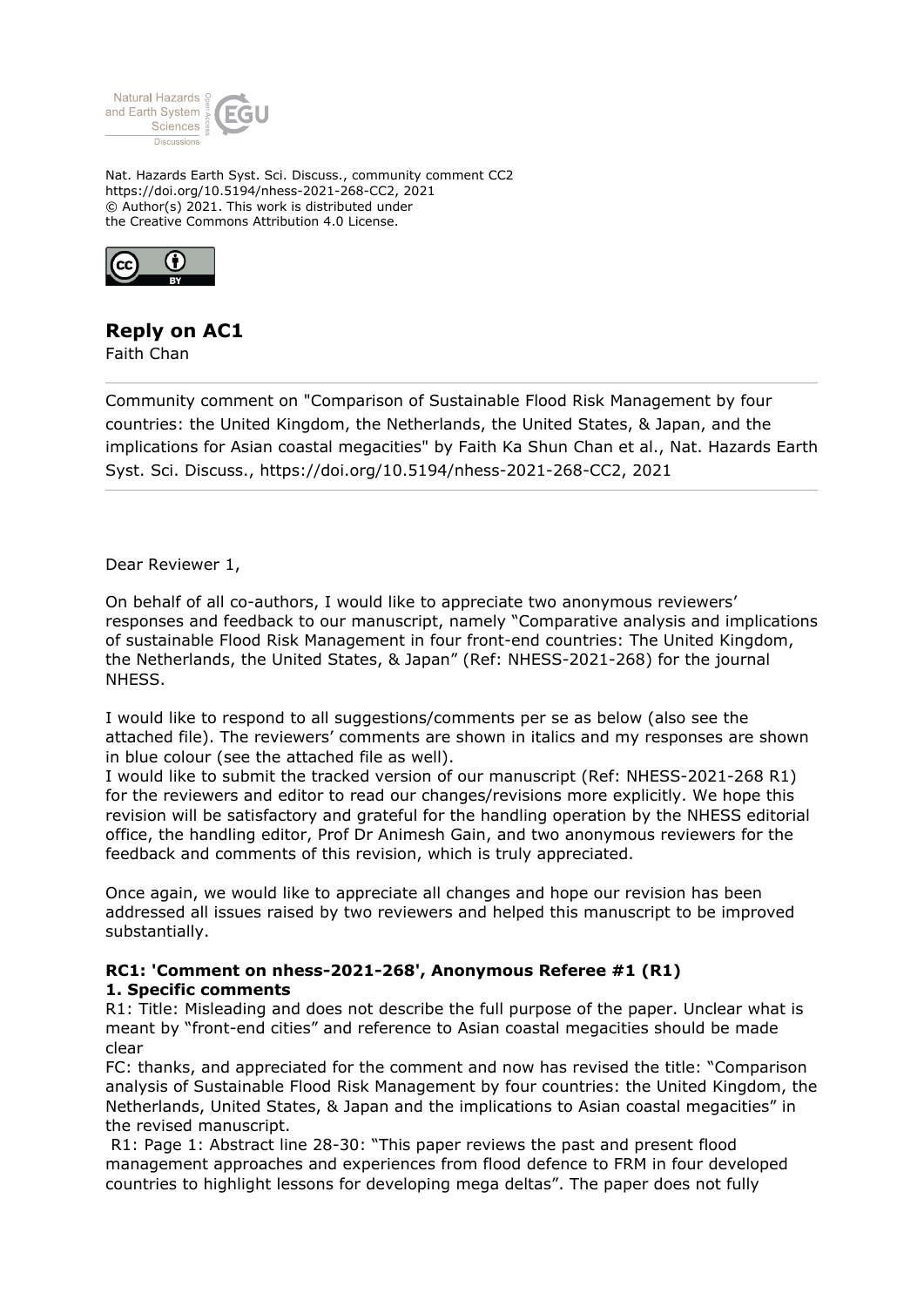explore the hydrological (and other contextual) dissimilarities between the regions being compared, and whether these dissimilarities can justify and sustain strategies from different parts of the world working elsewhere. Specifically, rapidly "developing mega deltas" bring their constraints which might be explored in more detail"

FC: Appreciate the comment and please refer to the revised abstract (line 28-30) in this revised version (see the track changes for our revision). As we changed the sentence to be "This paper reviews the past and current flood management experiences from flood defence to FRM in four developed countries to highlight lessons for developing coastal megacities."

That may be aligned with the article better and thanks for this comment. We will include this in the revised manuscript.

R1: Page 2 line 37 explain how subsidence arises from human factors (e.g. as a result of excessive groundwater extraction)

FC: Appreciate the comment and addressed – see line 37-38 and noted "…to mitigate substantial risks due to human (exist huge populations, rapid socio-economic growth, subsidence from excessive groundwater extraction, etc.)" We will include this in the revised manuscript.

R1: Page 2-3 line 84 this focuses on SE Asian examples not reflected in the paper's title (see earlier comment)

FC: Thanks and the title has been revised. We will include this in the revised manuscript. R1: line 86-87 reference is made to hard engineering solutions and flood control. This could be further explained both in respect to the engineering materials used (e.g. concrete) and most importantly the basic driving principle of increasing in- channel conveyance. FC: Thanks and the sentences have been revised (please see lines 86-90). We will include this in the revised manuscript.

R1: lines 111-112 "These experiences offer lessons from FRM in Asian coastal megacities". Whilst undoubtedly some of the reviewed changes in practice are relevant, such as managing urban flooding through the principle of source control (-no mention-), there are large hydrological (and meteorological) dissimilarities between the areas being compared and this should be explored and acknowledged in more detail.

FC: Thanks and the sentences have been revised (please see lines 110-115). We will include this in the revised manuscript and appreciated the suggestion.

R1: Page 4 lines 120-130 Clearer distinctions could be made between rural and urban flood policy responses. For example, the papers say little about the introduction of Sustainable URBAN drainage (limited to line 153)

FC: Thanks, we have only illustrated the progress here and have no intention to confuse readers on the rural and urban flood policy response and perspectives. We added, "In general, the UK Government adopted land drainage and hard-engineered defences such as river straightening, construction of embankments and levees in rural and urban flood policy responses during this era." (please see lines 120-122). Thanks, and that is helpful. We will include this in the revised manuscript and appreciated the suggestion.

R1: Page 5 line 135 "be more specific on what is meant by "externality effects" FC: Thanks, we have provided the examples of "externality factors", I think using "factors" instead of "effects" is more appropriate, we explain here - such as inflations and market prices of the construction and labour cost, etc. (see line 135-140). That is a helpful suggestion. We will include this in the revised manuscript and appreciated it.

R1: Pages 16-17 – Tables 2 and 3: information here represents a heavy UK focus FC: Thanks, we have no intention to direct readers focusing on UK lessons, but we have provided the evidence and lessons of the definition and principles only and Table 3 also included examples from NL, US and Japan. Thanks for this comment and appreciated it. R1: Page 5: general comment: greater and more explicit distinction should be made between pluvial and fluvial flooding (with respect to the strategies considered).

FC: Thanks, we have addressed these policies according to various flood types and see the revision in pages 5-6. Thanks for this comment and appreciated it. We will include this in the revised manuscript and appreciated it.

R1: Page 6 line 180 "complex governance" structure; fragmented responsibilities are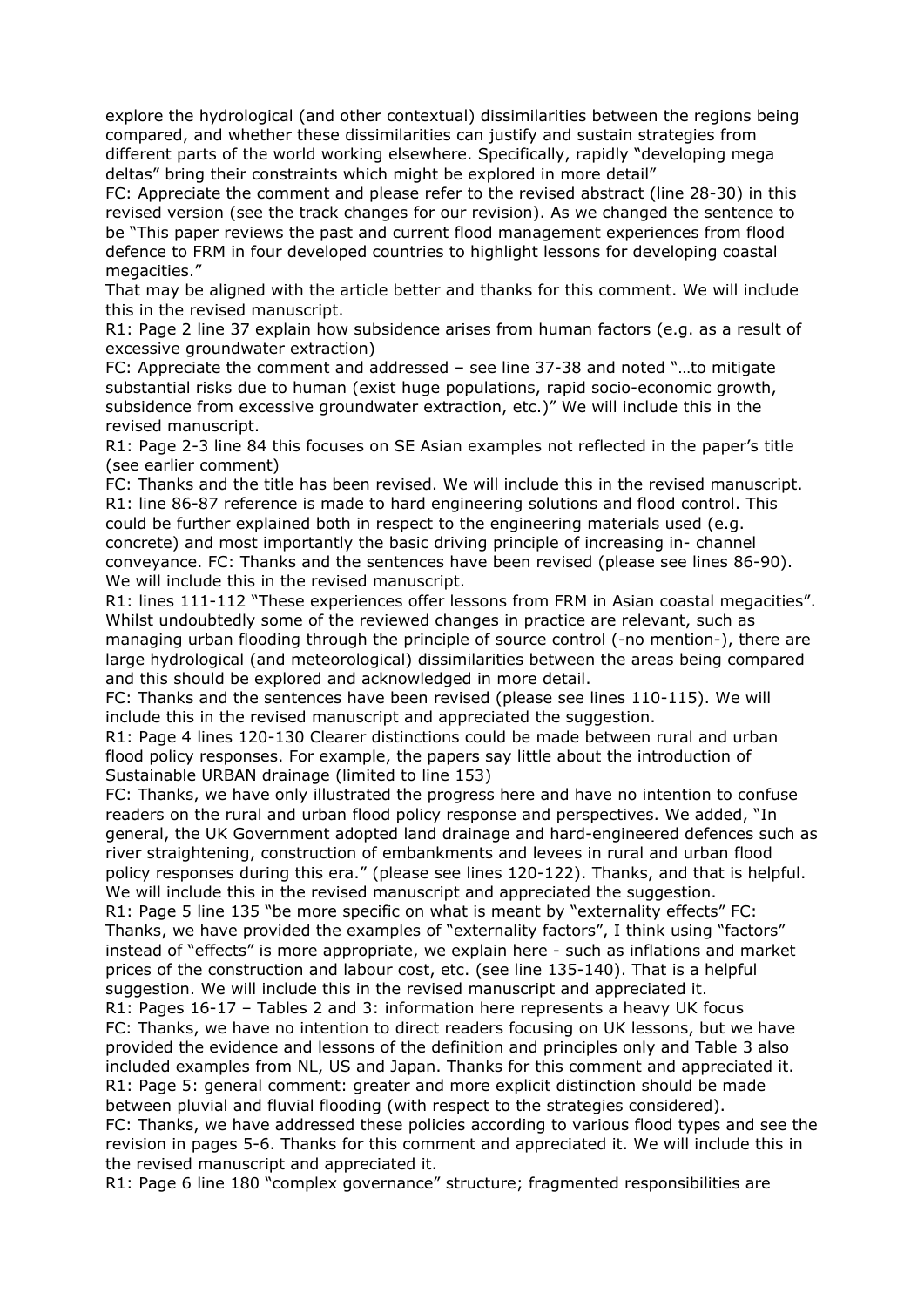serious ongoing in issues in UK flood management (e.g. see: Ashley R., Gersonius B., Horton B "Management flooding: from a problem to an opportunity" Royal Society Philosophical Transactions A Volume 378 Issues 2169 April 2020

FC: Thanks, we have addressed this and please see lines 185-188, we included and cited Ashley et al. 2020 and thanks for the comment and appreciated. We will include this in the revised manuscript and appreciated it.

R1: Section 2 The most recent references (around 2012-2014) seem somewhat dated with more recent papers on this topic not included in the review; discussion of recent flood resilience concepts is largely missing FC: Thanks, we have provided the evidence and facts of the flood management progress during the past decades, but definitely taking this suggestion, we have included the latest progress such as reflected from the Japanese case (e.g. MILT (2018). Thanks for the comment as truly appreciated.

R1: Page 11 line 285: "an adaptive development planning process" this is increasingly important approach in responding to climate uncertainties and is an area that might be expanded on in further detail.

FC: Thanks, we have explained the example here, "…such as the implementation of climate adaptation plans merged with the long-term Master plan of the New York City" and see lines 295-298. We will include this in the revised manuscript and thanks for the suggestion and truly appreciated.

R1: Page 13: general comment: What physical interventions were stimulated by this policy evolution?

FC: Thanks, we provided the contextual findings of the progress on the FRM in Japan on this page and that is exactly what we want to emphasise that the progress has been developed further from physical to other layers rather than reliance on traditional engineered defences. See lines 360-362. We will include this in the revised manuscript and thanks for the suggestion and truly appreciated.

R1: Page 20 line 468-491 What is the commonality OR uniqueness in the separate approaches described here?

FC: The commonality of Page 20 line 468-491 in the separate approaches described in this section/paragraphs and emphasised the shift of FRM has been transformed considering wider aspects of social-economic risk and health issues of the communities have started to be considered in the FRM policy implementation in this paragraph and that is the commonality (see line 465-466). We will include this in the revised manuscript and thanks for the suggestion and truly appreciated.

R1: Page 20 line 496 "The cities that are selected in this review rely upon hard engineered defences "– is there space available for other solutions?

FC: Thanks, as we selected these cases/coastal cities in Asia are mainly based on their previous FRM approaches on hard-engineered defences and we clarified by adding "…and their previous ways to deal with flooding" (see page 21 line 512). Thanks for this comment. We will include this in the revised manuscript and thanks for the suggestion and truly appreciated.

R1: Page 22: line 509 "required better development of non-engineering measures". It would be very informative and useful to conduct a Multi-Criteria Decision Analysis (MCDA) on alternative strategies, reflecting priorities and weightings that reflect the specific contexts of SE Asian coastal megacities. Such a synthesis that might translate a review of practice elsewhere into practical recommendations for the region would be a potential major contribution the paper could make.

FC: Thanks, as addressed this comment (see page 23 line 527-528) in the revised version. We will include this in the revised manuscript and thanks for the suggestion and truly appreciated.

R1: Page 22 line 525 Do the coping strategies referred to relate to individual or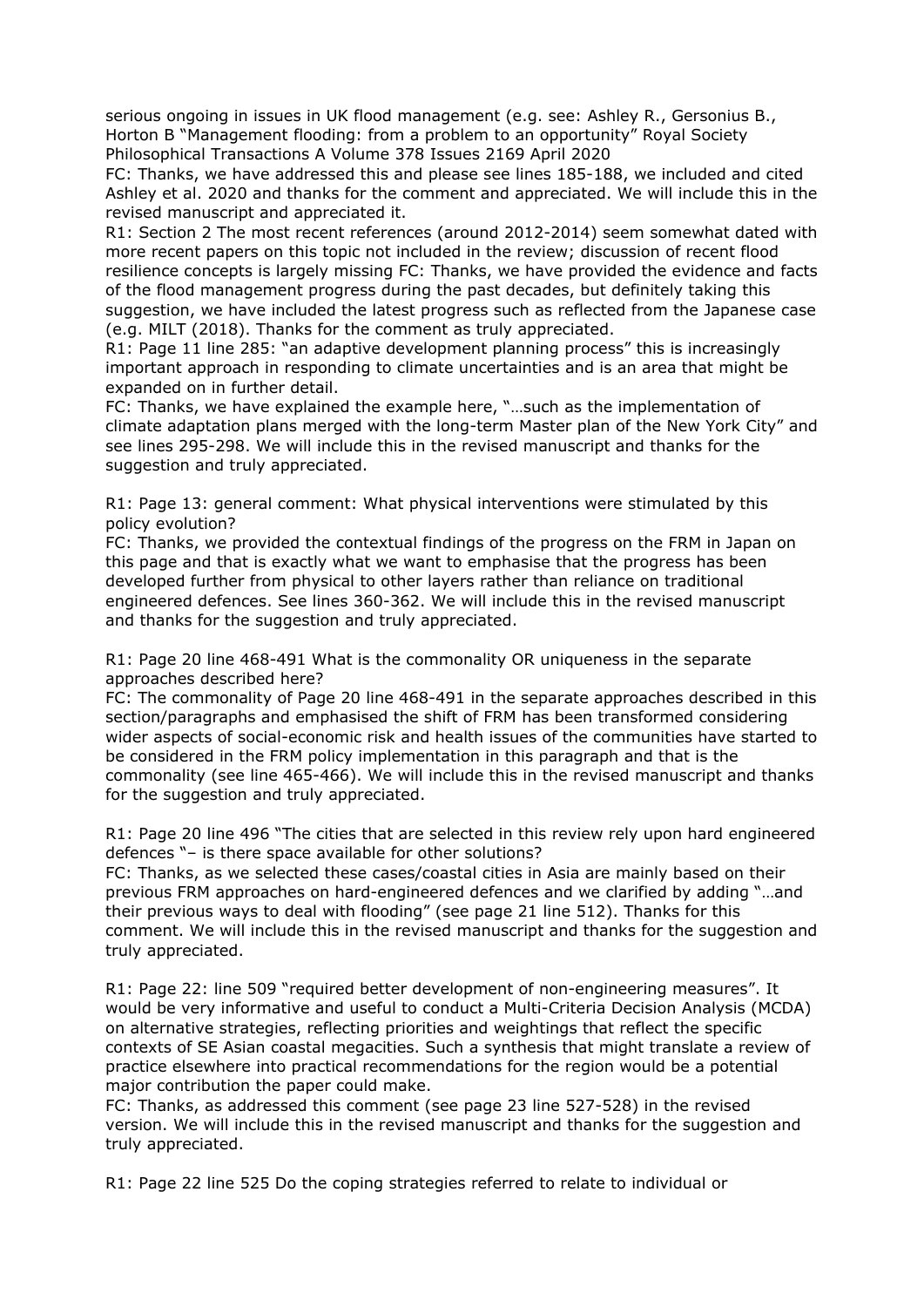institutional level?

FC: Thanks as we addressed that the coping strategies should be related across individual to institutional levels and see lines 546-547. Appreciated.

R1: Page 22 line 528-529 "The international experience clearly shows that SFRM approach is more complex than control or defend...." but this needs to be qualified with respect to specific local circumstances, contexts and constraints Page 22 line 539 ".... different countries and cities have their own interpretation on SFRM "– reinforces preceding point (i.e. the importance of context, pointed to by the authors in the concluding paragraph on page 23

FC: Thanks for the comment and suggestion as we have emphasised this in the conclusion that should be considered the "local knowledge" for delivering the SFRM. See Lines 560-565 in the revised version. We will include this in the revised manuscript and thanks for the suggestion and truly appreciated.

## **2. Proposed corrections**

R1: Page 2 line 43 add over the long period of human history FC: Thanks and following the suggestion and highlighting the changes (see line 43 on page 2). We will include this in the revised manuscript.

R1: Page 2 line 44 Add: or a long duration precipitation event FC: Thanks and following the suggestion and highlighting the changes (see line 44 on page 2). We will include this in the revised manuscript.

R1: Page 3 "2 Learning from the four front-end countries ": define "front end "unclear what this is? Page 8 line 280 "tropical cyclones" line 220 Hurricanes: it would be helpful to precisely distinguish terminology here clarifying the difference between tropical storms, tropical cyclones, hurricanes and typhoons

FC: Thanks, as we decided to delete "front end" and just use "4 countries" as addressed in the title as well. Thanks for another comment here for the clarification and explanation of tropical cyclones and the difference between tropical storms, cyclones, hurricanes and typhoons. Please see the insertion here from lines 230-236 on page 8 (yellow highlighted). We will include the revision in the revised manuscript in the submission.

R1: Page 8 line 233 replace "Evan" with "Even"

FC: Thanks, has addressed this and see line 249 in the revised version (yellow highlighted). We will include the revision in the revised manuscript in the submission.

R1: Page 13 line 357 define "flood resilience"

FC: Thanks, as we defined the term "flood resilience" and addressed (yellow highlighted) and see line 375-376 page 13. We will include the revision in the revised manuscript in the submission.

R1: Page 14 line 375 "Influential to policies", which policies?

FC: thanks, and addressed – that is the "sustainability" policies and highlighted please see line 394 on page 14. We will include the revision in the revised manuscript in the submission.

R1: Page 15 Figure 4: could this be extended to include concepts of Urban Flood Resilience

A useful paper exploring resilience concepts across wider water management is: Elizabeth Lawson, Raziyeh Farmani Ewan Woodley and David Butler (2020) A Resilient and